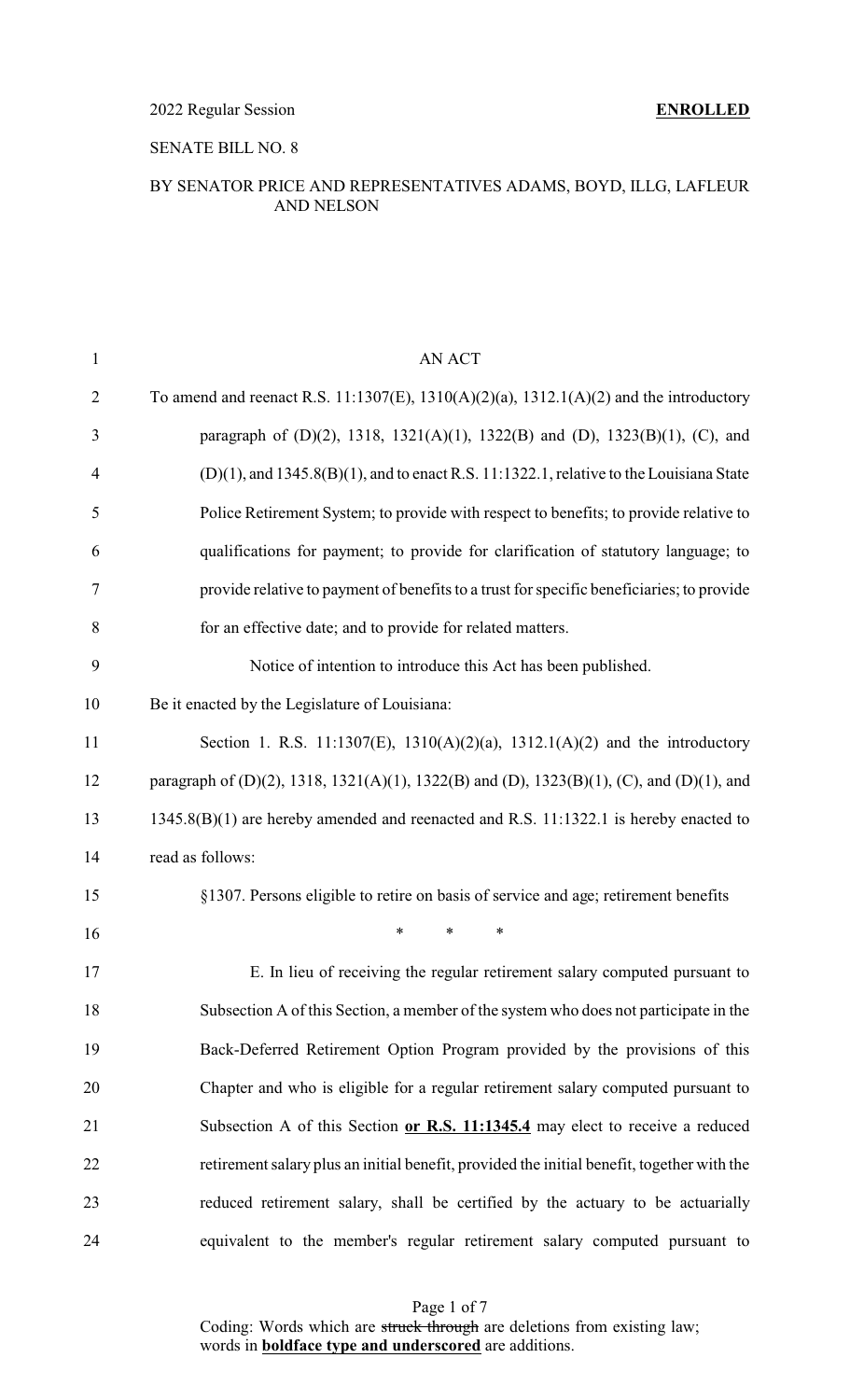| $\mathbf{1}$   | Subsection A of this Section or R.S. 11:1345.4. The amount of the initial benefit, as  |
|----------------|----------------------------------------------------------------------------------------|
| $\overline{2}$ | determined by the member, shall not exceed an amount equal to the member's             |
| 3              | maximum monthly retirement salary multiplied by thirty-six. The initial benefit        |
| $\overline{4}$ | shall, at the option of the member, be paid as a lump sum or placed in an interest-    |
| 5              | earning account in accordance with R.S. 11:1312.1(D)(4). Cost-of-living adjustments    |
| 6              | granted by the board of trustees to retirees who elect to receive a reduced retirement |
| 7              | salary and an initial benefit shall be based only on the reduced retirement salary and |
| 8              | shall not be based on the initial benefit.                                             |
| 9              | $\ast$<br>*<br>$\ast$                                                                  |
| 10             | §1310. Average salary; method of determining                                           |
| 11             | $\ast$<br>$\ast$<br>$\ast$<br>A.                                                       |
| 12             | (2)(a) With respect to persons becoming employed on and after September                |
| 13             | 8, 1978, and whose first employment making them eligible for membership in one         |
| 14             | of the state systems occurred on or before December 31, 2010, the term "average        |
| 15             | salary" as used in this Chapter for the purpose of determining pension payments and    |
| 16             | retirement is the average salary including any additional pay or salary provided by    |
| 17             | the legislature over and above that set by the Civil Service Commission, received for  |
| 18             | the thirty-six month period ending on the last day of the month immediately            |
| 19             | preceding the date of retirement or date of death or for any thirty-six consecutive    |
| 20             | months thirty-six highest months of successive employment, or for the highest          |
| 21             | thirty-six successive joined months of employment where interruption of service        |
| 22             | <b>occurred</b> , whichever is the greatest. For the purposes of computation, "average |
| 23             | salary" shall not include overtime, expenses, or clothing allowances.                  |
| 24             | $*$ and $*$<br>$*$ and $*$<br>$\ast$                                                   |
| 25             | §1312.1. Back-Deferred Retirement Option Program                                       |
| 26             | $*$ and $*$<br>$*$ $*$<br>$\ast$<br>A(1)                                               |
| 27             | (2) In lieu of receiving a normal retirement benefit pursuant to R.S. 11:1307          |
| 28             | through 1310 or R. S. 11:1345.4 and 1345.5, an eligible member of the system may       |
| 29             | elect to retire and have his benefits structured, calculated, and paid as provided in  |
| 30             | this Section.                                                                          |

Coding: Words which are struck through are deletions from existing law; words in **boldface type and underscored** are additions.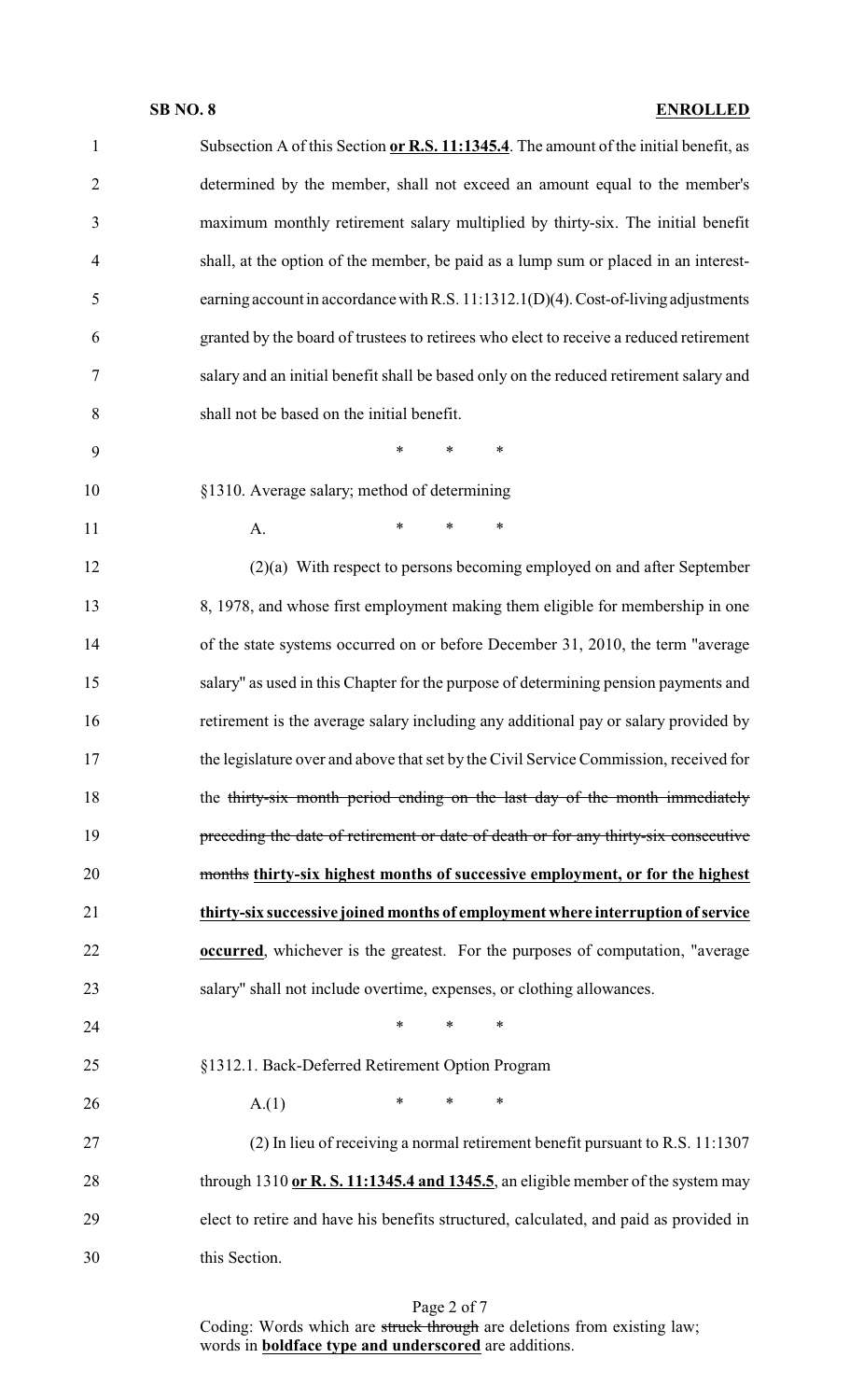| $\mathbf{1}$   | $\ast$<br>$\ast$<br>*                                                                   |
|----------------|-----------------------------------------------------------------------------------------|
| $\overline{2}$ | $\ast$<br>$\ast$<br>$\ast$<br>D(1)                                                      |
| 3              | (2) The member's Back-DROP monthly benefit shall be calculated pursuant                 |
| 4              | to the provisions applicable for service retirement set forth in R.S. 11:1307 through   |
| 5              | 1310 or R.S. 11:1345.4 and 1345.5, subject to the following conditions:                 |
| 6              | $\ast$<br>*<br>∗                                                                        |
| 7              | §1318. Pension of children with physical or mental disabilities of deceased             |
| 8              | employee hired on or before December 31, 2010                                           |
| 9              | A. Any child of a deceased member whose first employment making him                     |
| 10             | eligible for membership in one of the state systems occurred on or before December      |
| 11             | 31, 2010, whether under or over the age of eighteen years, shall be entitled to the     |
| 12             | same benefits, payable in the same manner as provided by this Chapter for surviving     |
| 13             | spouses, if the child has a total and permanent physical disability or mental           |
| 14             | disability.                                                                             |
| 15             | B. The applicant shall provide adequate proof of total and permanent                    |
| 16             | physical or mental disability of such surviving child or children and shall notify the  |
| 17             | board of any subsequent changes in the child's condition. The board may require a       |
| 18             | certified statement of the child's eligibility status at the end of each calendar year. |
| 19             | $\ast$<br>∗                                                                             |
| 20             | §1321. Surviving spouse remarrying; forfeiture of pension; employees hired on or        |
| 21             | before December 31, 2010                                                                |
| 22             | A.(1) This Section shall apply to the surviving spouse of any member whose              |
| 23             | first employment making him eligible for membership in one of the state systems         |
| 24             | occurred on or before December 31, 2010. If the surviving spouse of a deceased          |
| 25             | employee remarries while receiving the surviving spouse's pension under the             |
| 26             | provisions of this Chapter, such spouse thereupon forfeits all rights to the spouse's   |
| 27             | pension, except as provided in R.S. 11:234.                                             |
| 28             | $\ast$<br>$\ast$<br>∗                                                                   |
| 29             | §1322. Death of former or retired employee hired on or before December 31, 2010;        |
| 30             | pension payable to survivors                                                            |

Page 3 of 7 Coding: Words which are struck through are deletions from existing law; words in **boldface type and underscored** are additions.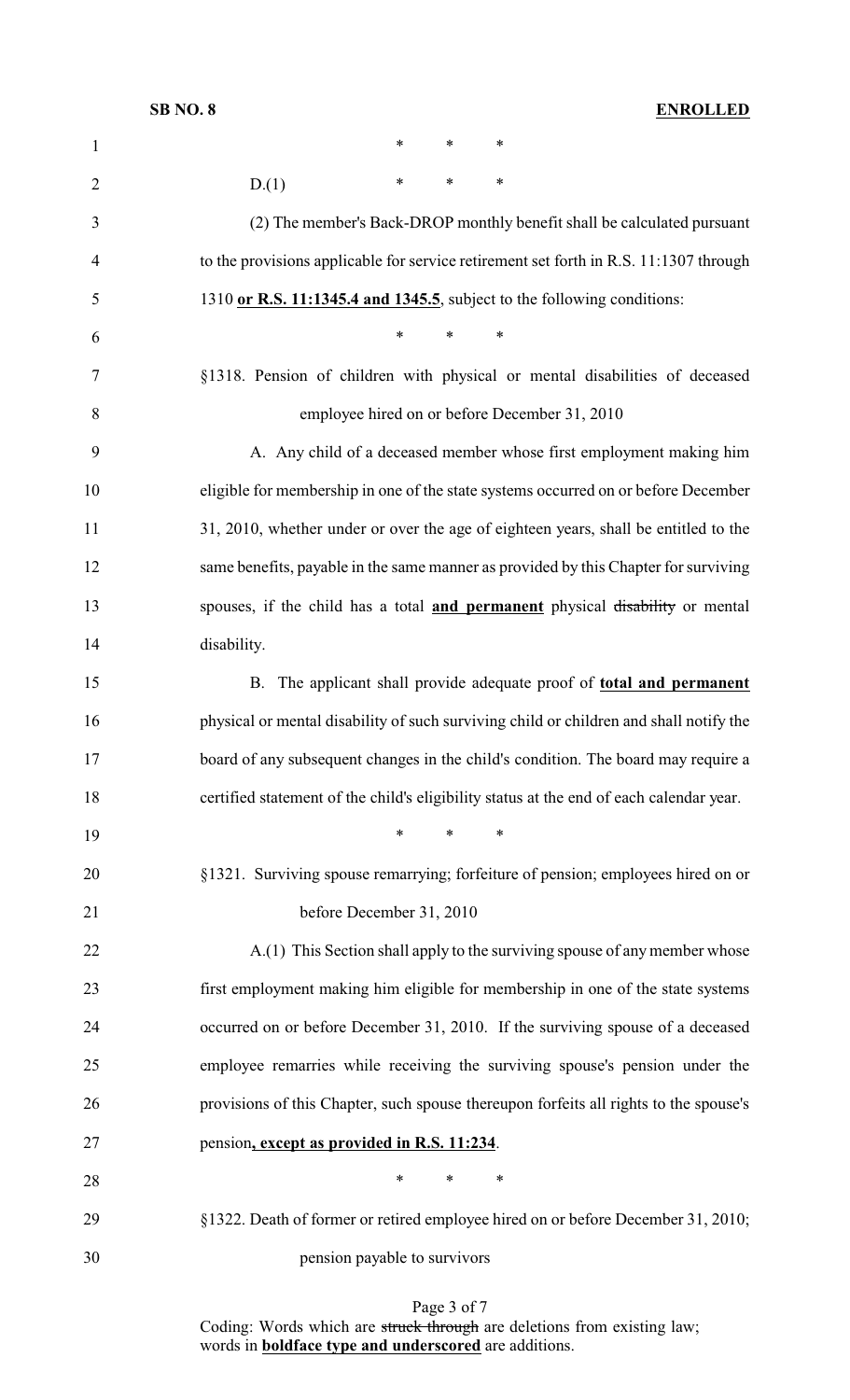| $\mathbf{1}$   | $\ast$<br>*<br>$\ast$                                                                     |
|----------------|-------------------------------------------------------------------------------------------|
| $\overline{2}$ | B. The surviving spouse of a deceased retired employee shall receive a                    |
| 3              | pension in an amount equal to the monthly retirement pay that was being paid to the       |
| 4              | decedent on the date of death, not to exceed one hundred percent of the member's          |
| 5              | average compensation, provided the surviving spouse was married to the decedent           |
| 6              | for at least two years prior to the decedent's death.                                     |
| 7              | $\ast$<br>$\ast$<br>$\ast$                                                                |
| 8              | D. Remarriage of the surviving spouse acts as a forfeiture of any rights to               |
| 9              | receive any further benefits hereunder, except as provided in <b>R.S. 11:234 and R.S.</b> |
| 10             | $11:1321(B)$ .                                                                            |
| 11             | $\ast$<br>$\ast$<br>$\ast$                                                                |
| 12             | §1322.1. Children's benefits; payment to trust                                            |
| 13             | The benefits payable to a child under this Chapter shall be paid to the                   |
| 14             | person having legal custody of the property of the child, unless a trust created          |
| 15             | under Louisiana law has been created by the deceased member for the benefit               |
| 16             | of the child, the terms of the instrument creating the trust so provide and the           |
| 17             | system has been provided with a certified copy of the trust document, then the            |
| 18             | survivor benefit shall be paid to the trust under the terms of the trust for              |
|                | addition to the trust property. In the event that the trust is contested by any           |
| 19             |                                                                                           |
| 20             | party, the system shall withhold all survivor benefit payments or deposit them            |
| 21             | in the registry of the court if a concursus proceeding is filed, until there is a final   |
| 22             | binding legal agreement or judgment regarding the proper payment of the                   |
| 23             | survivor benefits.                                                                        |
| 24             | §1323. Death of employee not in performance of duty; employees hired on or after          |
| 25             | January 1, 2011                                                                           |
| 26             | $\ast$<br>$\ast$<br>$\ast$                                                                |
| 27             | B.(1) A surviving spouse with a minor child or child with a <b>total and</b>              |
| 28             | permanent physical or mental disability, or a child with a mental disability, or          |
| 29             | children shall be paid per month, for so long as one or more children remain eligible     |

Page 4 of 7

Coding: Words which are struck through are deletions from existing law; words in **boldface type and underscored** are additions.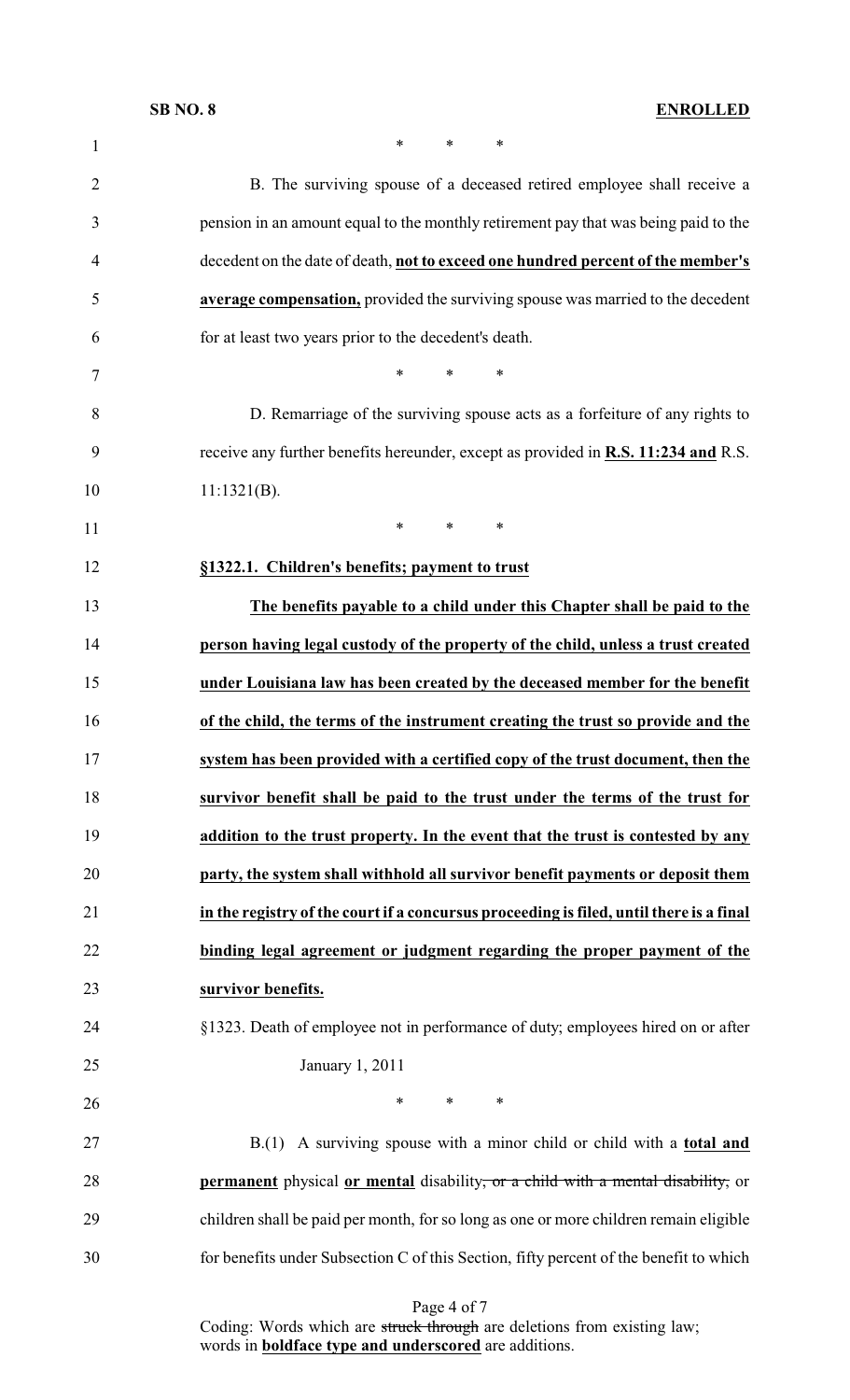| 1              | the member would have been entitled if he had retired on the date of his death using        |
|----------------|---------------------------------------------------------------------------------------------|
| $\overline{2}$ | the member's applicable accrual rate regardless of years of service or age, or six          |
| 3              | hundred dollars per month, whichever is greater, provided the deceased member was           |
| $\overline{4}$ | an active member at the time of death and had five or more years of service credit,         |
| 5              | at least two years of which were earned immediately prior to death or provided the          |
| 6              | deceased member had twenty or more years of service credit regardless of when               |
| $\overline{7}$ | earned or whether the deceased member was in active service at the time of death.           |
| 8              | $\ast$<br>$\ast$<br>∗                                                                       |
| 9              | $C(1)$ In addition to the amount payable in accordance with Subsection B of                 |
| 10             | this Section, for the benefit of the surviving minor child, or children, there shall be     |
| 11             | paid for each such child <del>, subject to a maximum of two children,</del> per month fifty |
| 12             | percent of the benefit to which a spouse would be entitled under Subsection B of this       |
| 13             | Section. Benefits shall be payable to such children even if no spouse eligible for          |
| 14             | survivor benefits is present, provided the member had at least five years of service        |
| 15             | credit. Benefits for a child shall cease when the child is no longer a minor child as       |
| 16             | defined by this Chapter. No surviving minor child shall receive more than one               |
| 17             | survivor's benefit at any one time. If two benefits are applicable, only the larger shall   |
| 18             | be paid.                                                                                    |
| 19             | $(2)(a)$ In addition to the amount payable in accordance with Subsection B of               |
| 20             | this Section, any surviving child of a deceased member, whether under or over the           |
| 21             | age of eighteen years, shall be entitled to the same benefits, payable in the same          |
| 22             | manner, as are provided by this Section for minor children, if the child has a total        |
| 23             | and permanent physical disability or mental disability, and had such disability at          |
| 24             | the time of the death of the member and is dependent upon the surviving spouse or           |
| 25             | other legal guardian.                                                                       |
| 26             | (b) The applicant shall provide adequate proof of physical or mental                        |

 disability of such surviving child or children and shall notify the board of any subsequent changes in the child's condition to such an extent that the child is no longer dependent upon the surviving spouse or legal guardian and any changes in the assistance being received from other state agencies. The board may require a

Page 5 of 7

Coding: Words which are struck through are deletions from existing law; words in **boldface type and underscored** are additions.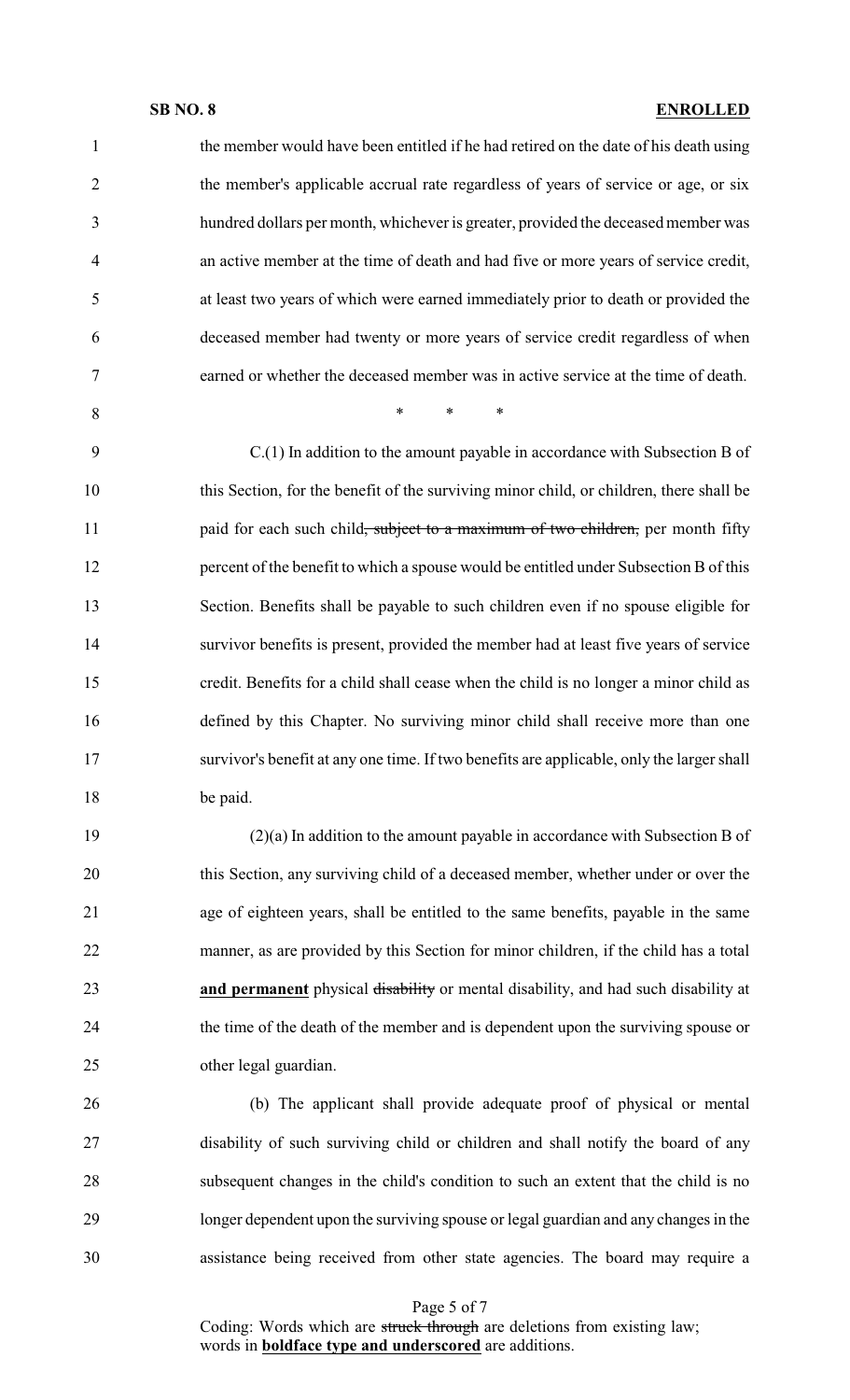| $\mathbf{1}$   | certified statement of the child's eligibility status at the end of each calendar year.  |
|----------------|------------------------------------------------------------------------------------------|
| $\overline{2}$ | (3) In no event shall the benefits payable under this Subsection be more                 |
| 3              | than the benefit payable under Subsection B of this Section. In the event that           |
| $\overline{4}$ | more than two children are eligible for a benefit under this Subsection, the             |
| 5              | eligible children shall share equally in the benefit.                                    |
| 6              | D.(1) A surviving spouse without a minor child or a child with a <b>total and</b>        |
| $\tau$         | <b>permanent</b> physical or mental disability, or a child with a mental disability, or  |
| 8              | children shall be paid per month, for the remainder of his life, a benefit based on      |
| 9              | years of service that the member had earned to the date of his death using the           |
| 10             | applicable accrual rate, or six hundred dollars per month, whichever is greater,         |
| 11             | provided the surviving spouse had been married to the deceased member for at least       |
| 12             | one year prior to death, and provided the deceased member was an active member           |
| 13             | at the time of death and had ten or more years of service credit, at least two years of  |
| 14             | which were earned immediately prior to death or provided the deceased member had         |
| 15             | twenty or more years of service credit regardless of when earned or whether the          |
| 16             | deceased member was in active service at the time of death.                              |
| 17             | * * *                                                                                    |
| 18             | §1345.8. Survivors' benefit for members killed in the line of duty; death by an          |
| 19             | intentional act of violence                                                              |
| 20             | $\ast$<br>$\ast$<br>$\ast$                                                               |
| 21             | $B(1)$ If the member has a surviving spouse, a child or children who are                 |
| 22             | minors, have a <b>total and permanent physical or mental</b> disability, or are mentally |
| 23             | incapacitated, or both a surviving spouse and a child or children, the amount of the     |
| 24             | total benefit shall equal eighty percent of the member's average compensation. The       |
| 25             | benefit shall be shared equally by the surviving spouse and any children. When a         |
| 26             | child who neither has a disability nor is mentally incapacitated does not have a total   |
| 27             | and permanent physical or mental disability no longer meets the definition of            |
| 28             | minor child under R.S. 11:1301, his benefit shall cease, and the remaining               |
| 29             | beneficiaries shall have their shares adjusted accordingly.                              |
| 30             | $\ast$<br>$\ast$<br>∗                                                                    |

Page 6 of 7 Coding: Words which are struck through are deletions from existing law; words in **boldface type and underscored** are additions.